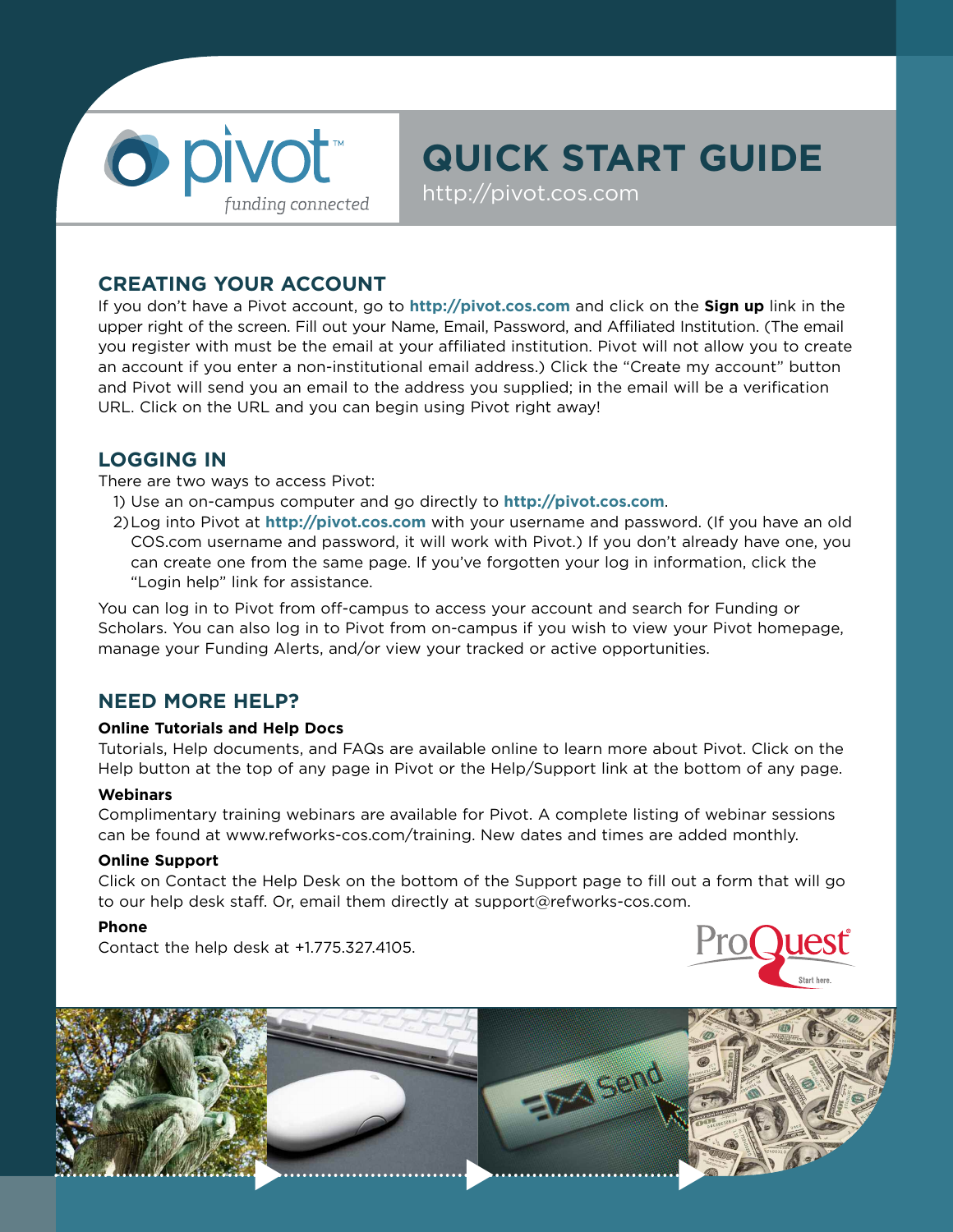## **SEARCHING PIVOT FUNDING**

There are several ways to search the Funding area of Pivot: Quick Search, Advanced Search and Sponsor search.

## **QUICK SEARCH**

Use the Quick Search feature to search all fields of the funding opportunities in the database. To produce maximum results, all search terms entered are connected by the Boolean connector OR. The results of a Quick Search are always ranked by relevancy.

- 1. Enter your search terms into the text box.
- 2. Click the "Search Pivot" button.



## **ADVANCED SEARCH**

- 1. Start by selecting the **Match All** or **Match Any** radio button at the top of the screen. This selection will add "And" or "Or" to the search rows beneath the option.
- 2. Click on the drop-down menu to select which field to search (**All Fields, Abstract, Title, Sponsor,** or **Sponsor ID**).
- 3. Enter your search terms into the boxes. If additional rows are needed, click **Add another row**.
- 4. Additional fields are available click on any field name to expand the field options.
- 5. Click **Search**.

**Helpful Hint: You can determine which**

| 脅   | Funding                                | Profiles                    |                         | Funding<br>$\overline{\phantom{a}}$<br>Search | $\overline{Q}$       |
|-----|----------------------------------------|-----------------------------|-------------------------|-----------------------------------------------|----------------------|
|     |                                        | unding Advanced Search      |                         |                                               | <b>View Tutorial</b> |
|     |                                        | Find Opportunities matching |                         |                                               |                      |
|     | (a) Match all of the fields            |                             | Match any of the fields |                                               | Clear All<br>Search  |
|     | All Fields<br>$\overline{\mathbf{r}}$  |                             | or                      | or                                            | $\circ$              |
| and | $\vert x \vert$<br>All Fields          |                             | or                      | or                                            |                      |
| and | $\overline{\phantom{a}}$<br>All Fields |                             | or                      | or                                            |                      |
|     | + Add another row                      |                             |                         |                                               | Clear                |
|     | Amount                                 |                             |                         |                                               |                      |
|     | Deadlines                              |                             |                         |                                               |                      |
|     | Limited Submission                     |                             |                         |                                               |                      |
|     | Activity Location                      |                             |                         |                                               |                      |
|     | Citizenship or Residency               |                             |                         |                                               |                      |
|     | Funding Type                           |                             |                         |                                               |                      |
|     | Keyword                                |                             |                         |                                               |                      |
|     | Requirements                           |                             |                         |                                               |                      |
|     | Sponsor Type                           |                             |                         |                                               |                      |

**opportunities to exclude by entering terms in the Exclude These section.**

**Also note that your campus administrator may have pre-set Activity Location and/or Citizenship filters that are automatically included in your Funding Search. If those filters are set, you will see them at the top of the search screen. You can remove them by deselecting the check boxes to the left.**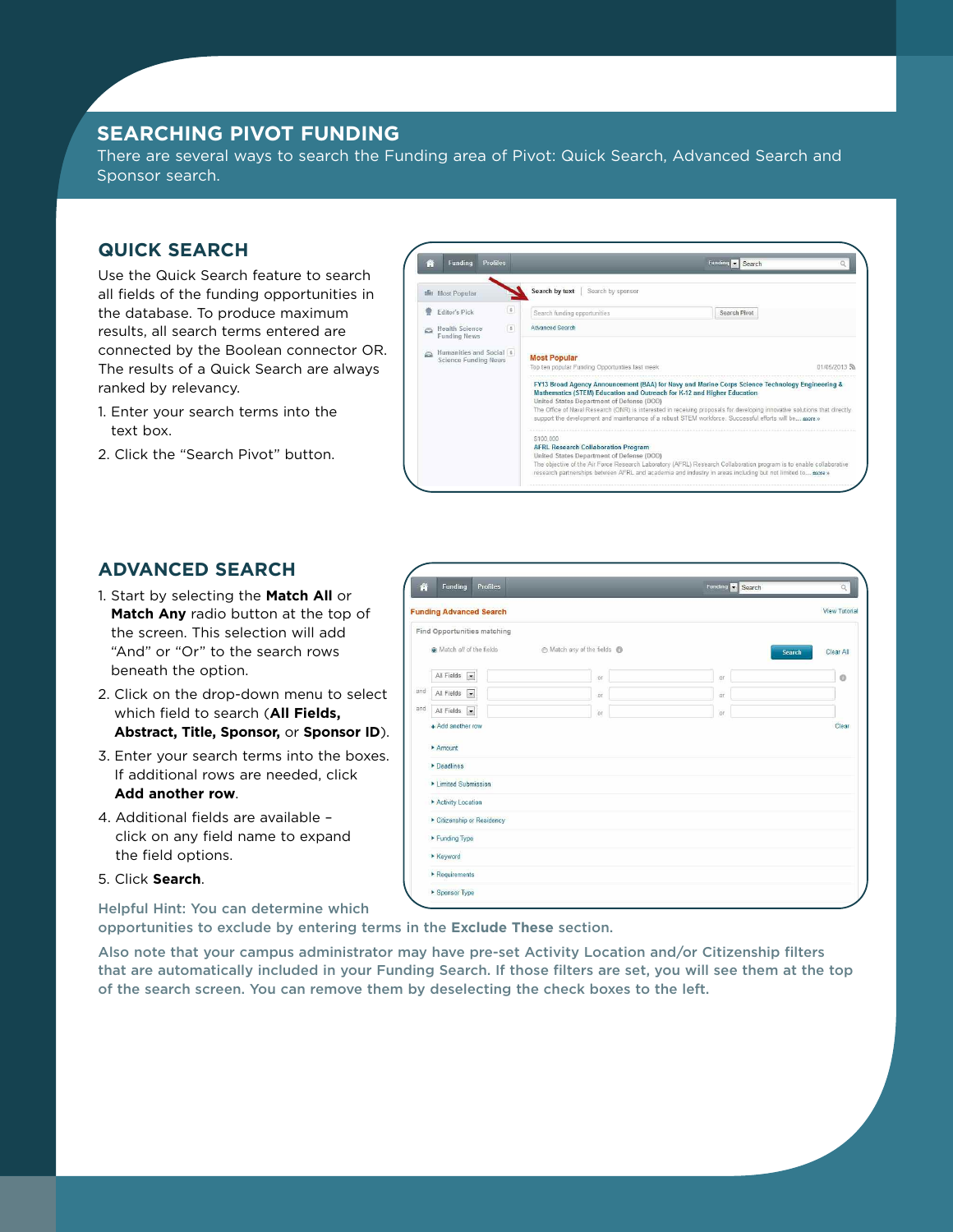## **SPONSOR SEARCH**

The Pivot Sponsor Search is a predefined search that allows you to search for a specific sponsor and view funding opportunities or search for a sponsor name.

- 1. On the main **Funding** page, click the **By Sponsor** link located above the **Quick Search** box.
- 2. Enter a sponsor name in the text box to conduct a search that will display all opps offered by that sponsor or click on a link below the search box to view

| Search by text         | ļ.         | Search by sponsor |  |
|------------------------|------------|-------------------|--|
| Search by sponsor name |            | Search Pivot      |  |
| All sponsors           | US Federal | Non-US Federal    |  |

the names of **All sponsors, U.S. Federal sponsors,** or **Non-U.S. Federal sponsors**. If you choose **All sponsors,** please be patient as the list will take some time to display. If the names are hyperlinked, clicking on the sponsor name will display the funding opps offered.

**Note: Many Sponsor names are listed under the name of their larger controlling entity.** 

**Example: The National Institutes of Health (NIH) is listed as one of the departments in the United States Department of Health and Human Services, under "U." The Sponsors included in this list may change over time as opps are added and removed from the database.**

## **SEARCH RESULTS**

There are two different ways to refine your search from the results page: Refine Search or Faceted Searching.

#### **REFINE YOUR QUERY**

1. From the search results page, click on **Refine Search** from the top of the page. This option will take you to the **Advanced Search** page, which will display your previous search strategy.

| <b>Funding</b><br><b>Profiles</b>                                                |                                    | <b>Funding</b><br>genetics                                                                                                 |             |            |
|----------------------------------------------------------------------------------|------------------------------------|----------------------------------------------------------------------------------------------------------------------------|-------------|------------|
| <b>Search Funding Results</b>                                                    |                                    | Your Search: (Sponsor=(genetics))<br>Advanced Search Save Search<br>Refine Search                                          |             |            |
| Top funding types                                                                |                                    | 18 Results Sort-<br>画                                                                                                      | Deadline    | Amount     |
| Prize or Award:<br>Research:<br>Meeting or Conference<br>Training or Scholarshi: | 8<br>Ā<br>$\overline{3}$<br>3      | Grants to Support Field-Based Genetic Research and<br>m<br><b>Training (Heredity Fieldwork Grants)</b><br>Genetics Society | 01 Mar 2013 | see record |
| Postdoctoral Award:<br>Top sponsor types                                         | $\overline{\mathbf{3}}$            | DeLill Nasser Award for Professional Development in<br>Genetics<br>Genetics Society of America (GSA)                       | 10 Apr 2013 | see record |
| Professional Society o:<br>Academic Institution:<br>National Government, N       | 11<br>d<br>$\overline{\mathbf{z}}$ | 而<br>Travel and Accommodation to the Genetics Society Meetings<br>Genetics Society<br>Grants for Junior Scientists         | unspecified | see record |
| Top requirements<br>PhD or MD or Other Pro<br>Graduate Student:                  | 12<br>6                            | <b>Smith-White Travel Award</b><br>Genetics Society of Australia, Inc. (GSA)                                               | 24 Jun 2013 | \$1,750    |
| New Faculty or New Inv<br>Women:                                                 | 5                                  | <b>Genetics Society Travel Grants for Junior Scientists</b><br>脚<br>Genetics Society                                       | unspecified | see record |
| <b>Top keywords</b><br>Genetics:<br>Human Population and G<br>Human Genome:      | 14<br>5<br>5                       | Grants for Junior Scientists<br><b>Curt Stern Award</b><br>American Society of Human Genetics (ASHG)                       | 30 Apr 2013 | \$2,500    |
| <b>Biostatistics:</b><br>Medical Genetics:                                       | 3<br>2                             | <b>William Allan Award</b><br>American Society of Human Genetics (ASHG)                                                    | 30 Apr 2013 | \$10,000   |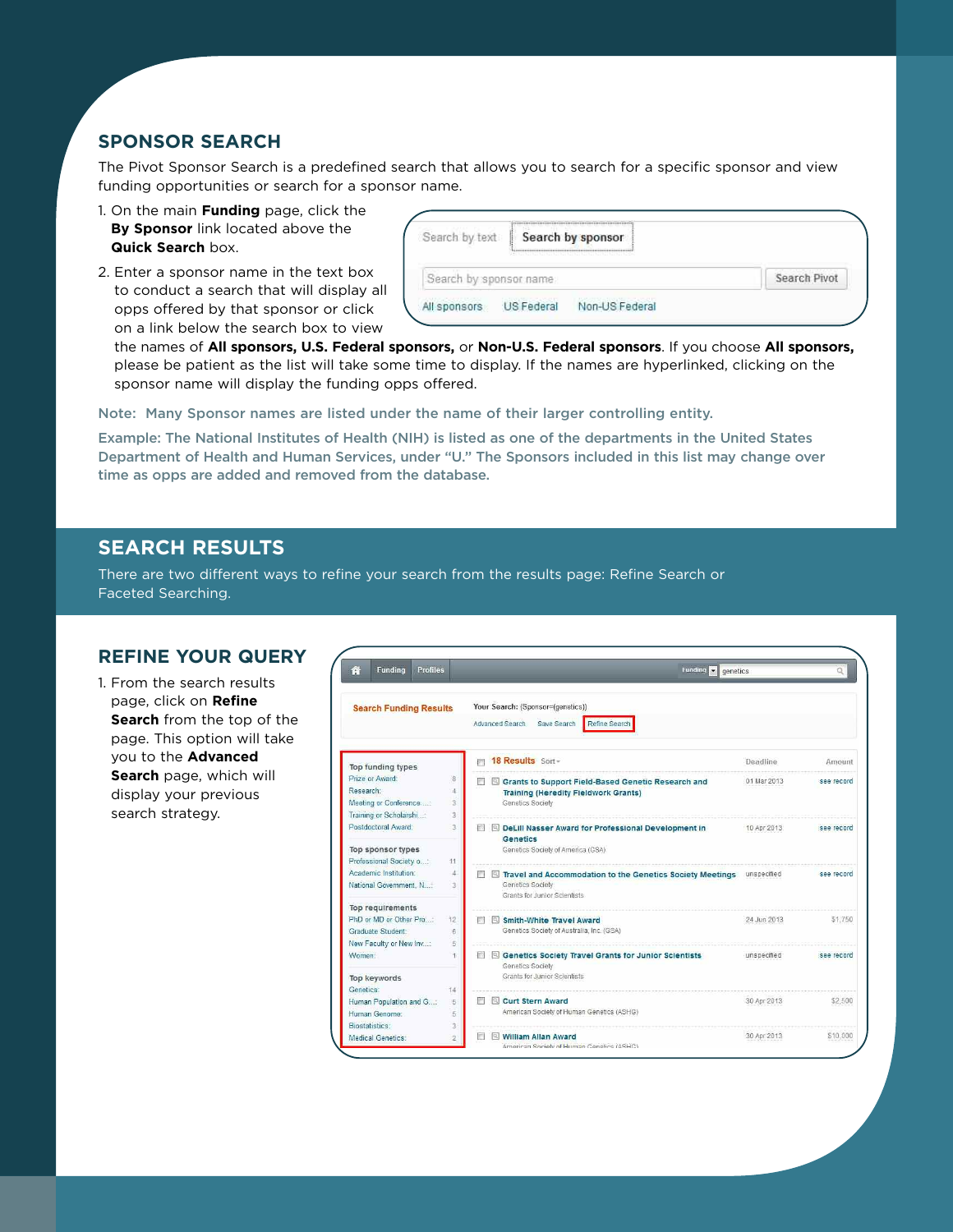## **REFINE YOUR QUERY**

- 2. Add or remove criteria to narrow down or broaden your original search.
- 3. Click **Search**.

|     | <b>Funding Advanced Search</b>    |          |                         |           | <b>View Tutorial</b> |
|-----|-----------------------------------|----------|-------------------------|-----------|----------------------|
|     | Find Opportunities matching       |          |                         |           |                      |
|     | O Match all of the fields         |          | Match any of the fields |           | Clear All<br>Search  |
|     | Sponsor<br>$\vert$ , $\vert$      | genetics | or                      | <b>OF</b> | $\circ$              |
| and | All Fields<br>$\vert \cdot \vert$ |          | or                      | or        |                      |
| and | All Fields<br>$\vert$ ,           |          | <b>GY</b>               | <b>Of</b> |                      |
|     | + Add another row                 |          |                         |           | Clear                |
|     | Amount                            |          |                         |           |                      |

## **FACETED SEARCHING**

Faceted Searching lets you drill down to include more specific criteria without having to go back to your original search.

1. On the search results page, go to the left side of the page, where you will find the Faceted Search area. This area will break down your search results into specific categories based upon **Submission Type, Top Funding Types, Top Sponsor Types, Top Requirements,** and **Top Keywords**. Above the facets, you may notice that your results are also filtered by country for citizenship and residency and/or activity

| Submission type                  |                | 80 Results Sort-                                                                             | Deadline     | Amount       |
|----------------------------------|----------------|----------------------------------------------------------------------------------------------|--------------|--------------|
| Limited Submission:              | $\overline{2}$ | CBCF, BC/Yukon Region Annual Breast Cancer Research<br>ΓRΙ<br><b>Postgraduate Fellowship</b> | 12 Nov 2013  | \$170,000    |
| Top funding types                |                | Canadian Breast Cancer Foundation (CBCF)                                                     |              |              |
| Research:                        | 50             | British Columbia-Yukon Chapter                                                               |              |              |
| Program or Curriculum :          | 16             |                                                                                              |              |              |
| Training or Scholarshi:          | 14             | 回<br><b>Project Grants</b>                                                                   | 10. Jan 2013 | See record   |
| Postdoctoral Award:              | 11             | Breast Cancer Campaign                                                                       |              |              |
| Collaboration or Coope;          | $\Delta$       |                                                                                              |              |              |
|                                  | П              | <b>Clinical Translational Research Award</b><br>Q)                                           | 03 May 2013  | \$12,000,000 |
| Top sponsor types                | 28             | United States Department of Defense (DOD)                                                    |              |              |
| Other Nonprofit:                 |                | Department of the Army<br>U.S. Army Medical Research and Materiel Command (USAMRMC)          |              |              |
| Private Foundation:              | 23             |                                                                                              |              |              |
| Professional Society o           | g              |                                                                                              |              | see record   |
| Federal, U.S.:                   | 門<br>7         | <b>Q</b> Grants<br>Breast Cancer Research Trust (BCRT)                                       | unspecified  |              |
| Academic Institution:            | i6.            |                                                                                              |              |              |
| Top requirements                 |                | Avon Foundation Breast Cancer Research Program                                               | 02 Apr 2013  | \$300,000    |
| PhD or MD or Other Pro           | 61             | Avon Foundation for Women                                                                    |              |              |
| New Faculty or New Inv           | 36             | Avon Foundation Breast Cancer Crusade                                                        |              |              |
| Nonprofit:                       | 28             |                                                                                              |              |              |
| Academic Institution:            | 21             | Restdoctoral Fellowships                                                                     | unspecified  | \$180,000    |
| Government:                      | 11             | Komen for the Cure, Susan G.                                                                 |              |              |
| Top keywords                     | F              | Research Grant Programme                                                                     | unspecified  | \$250,000    |
| <b>Breast Cancer:</b>            | 72             | New Zealand Breast Cancer Foundation (NZBCF)                                                 |              |              |
| <b>Cancer or Carcinogenesis:</b> | 29             |                                                                                              |              |              |
| Cancer Prevention:               | E<br>25        | <b>Career Development Awards</b><br>$\boxed{1}$                                              | 21 Feb 2013  | \$332,372    |
| Oncology:                        | 25             | Rethink Breast Cancer.                                                                       |              |              |
| Community Health:                | 14             |                                                                                              |              |              |
|                                  |                | <b>Era of Hope Scholar Award</b>                                                             | 05 Apr 2013  | \$2,500,000  |

location. These filters are set by your Pivot Administrator and you can opt to remove the filters from your search query by clicking on the "x" next to the filter.

2. Click on the specific faceted search criteria to narrow down your results. Your results list will refresh after you select a facet.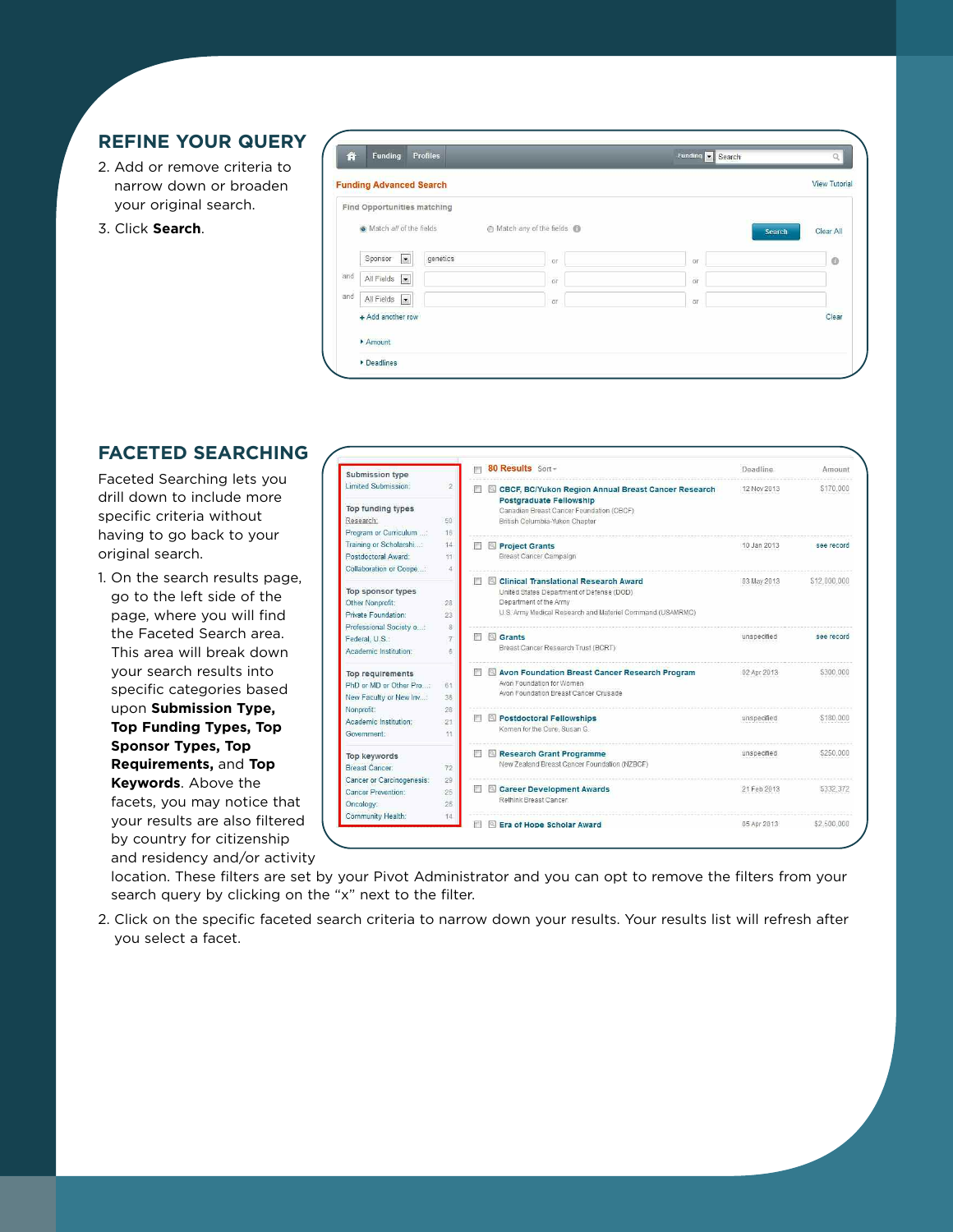## **SAVING, TRACKING AND SHARING**

## **SAVING A SEARCH**

- 1. From the search results page, click on **Save your Query** at the top of the page. (If you are not logged in, the system will prompt you to enter your Pivot username and password.)
- 2. Enter a name for your saved search in the text box.
- 3. Indicate whether or not you would like to receive a weekly alert email with new or updated opps from this query, using the checkbox.
- 4. Click **Save**.

### **SAVING A FUNDING OPPORTUNITY TO A TRACKED OR ACTIVE LIST**

Saving Funding Opportunities in your Pivot account allows you to maintain two separate lists of opportunities you are interested in. Your active list will be a shorter list of your very important opps, and your tracked list will be a longer list of opps that you still wish to keep track of. When you save an opportunity, you will have the option to choose which list you want the opp on. You are allowed to save an unlimited number of opps.

There are two ways to save funding opps. The first is by selecting opportunities from your search results list, which will display options for tracking; the second is from within the individual opportunity.

#### **FROM THE FUNDING RESULTS PAGE**

- 1. From the search results page, select which opps to save.
- 2. Click **Track** or **Set to Active** and choose to put the opps on your **tracked list** or your **active list** (opps cannot be on both lists).
- 3. By default, you will receive an email when there are updates to these opps. If you do not wish to receive an alert, de-select the email option.
- 4. Enter a new tag or select from your existing tag list.
- 5. Click **Add**.



#### **FROM AN INDIVIDUAL OPPORTUNITY**

- 1. Click the opportunity name from the search results page to view the complete details.
- 2. Click **Track** or **Set to Active** depending on whether you want to put the opp on your **tracked list** or your **active list**.
- 3. By default, you will receive an email when there are updates to these opps. If you do not wish to receive an alert, you'll need to modify your preference from your Pivot home page Active or Tracked list.
- 4. Enter a new tag or select from your existing tag list by clicking **Add tag** (which will display once you choose **Track** or **Set to Active**).